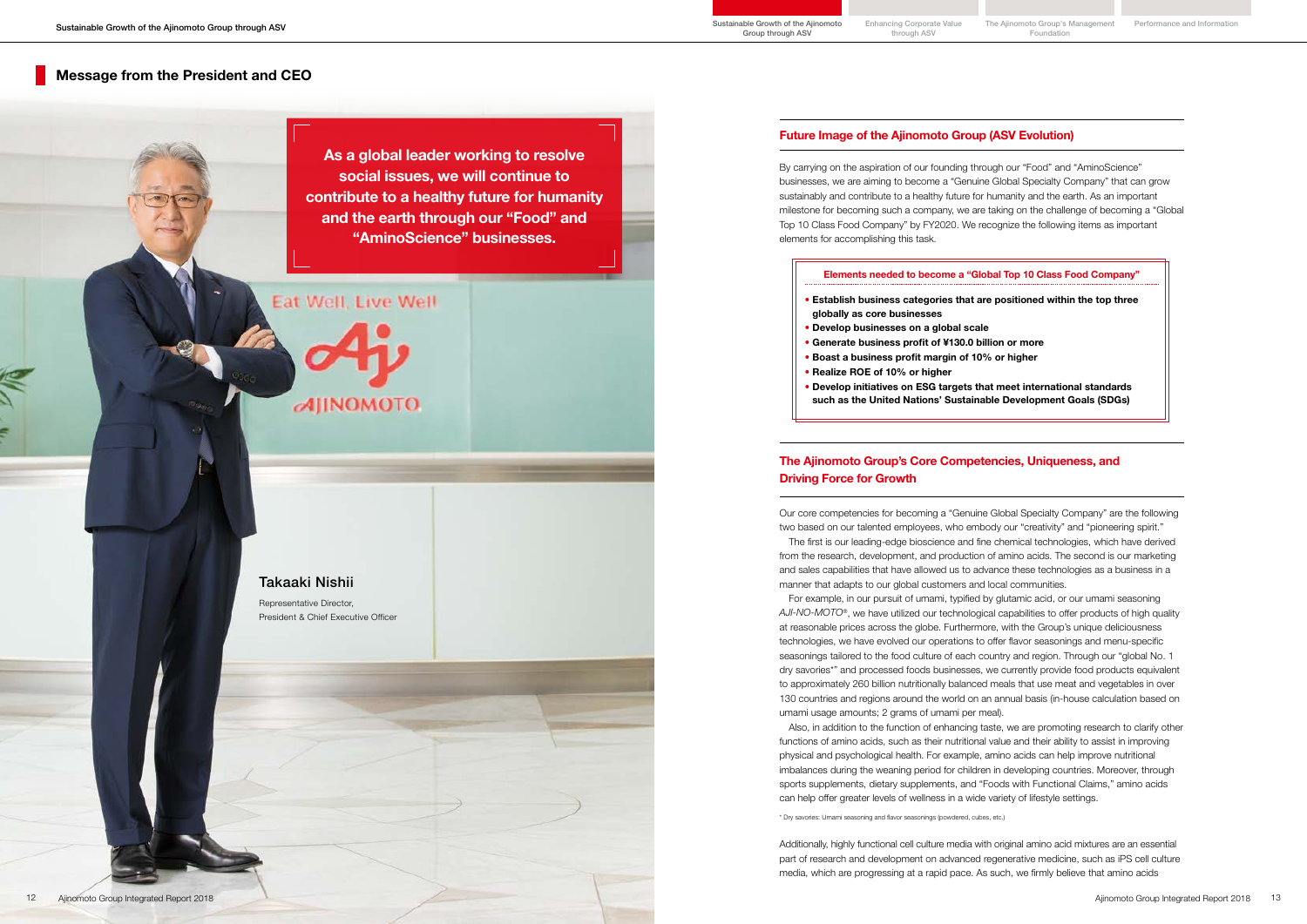### Message from the President and CEO

will contribute significantly to the realization of groundbreaking pharmaceutical products and medical treatment in the near future.

In these ways, we will leverage our core competencies, comprising our leading-edge bioscience and fine chemical technologies, which lead to deliciousness technologies, and our thorough marketing approach that adapts to local cultures and customers, to continuously provide solutions to social issues in our global "Food" and "AminoScience" businesses, thereby realizing sustainable growth.

### The Social Mission and Initiatives of the Ajinomoto Group

#### Efforts to Resolve "21st-Century Issues of Human Society"

Our mission is to fulfill our social responsibilities by leveraging the entire value chain—from our activities in development, raw material procurement, production, and sales to the use of our products by consumers and customers. Thus, we actively aim to contribute to the resolution of issues related to "health and well-being," "food resources," and "global sustainability" for all of our customers and suppliers as well as in the social lives of our employees and their families. In regard to specific issues, we have been engaging in repeated dialogues with our stakeholders since 2005 and identified and updated our materiality items in 2017 based on the issues that our stakeholders expect us to address. We have listed the details on these materiality items in our integrated report and sustainability data book. We have been working to align our mediumterm management plan with the initiatives adopted under the SDGs and the Paris Agreement. Within these efforts, I paid particularly close attention to ensure that the commitments we laid out in the FY2020 Integrated Targets and the Long-Term Environmental Vision, which were adopted under the FY17-19 MTP, are able to lead to international consent.

#### Key Initiatives

Above all else, we put complete quality assurance first. Standing by this, we will undertake initiatives through our product development and services in the fields of food, healthcare, and life support to comprehensively provide people around the world with an even greater number of opportunities to experience "Eat Well, Live Well.", which represents the aspiration of our founding and the core of our business.

In the managerial ranks, we will leverage these initiatives as the driver of sustainable growth for the Group by simultaneously enhancing the social value we create as well as economic value. We have named this kind of value creation "ASV (The Ajinomoto Group Creating Shared Value)" and have been striving to foster a Group-wide understanding of ASV as the core of corporate strategies for realizing our vision over the medium to long term. With the formulation of the FY17-19 MTP, we have been pushing forward with efforts aimed at accomplishing this task. Also under the FY17-19 MTP, we are promoting key initiatives aimed at resolving the following four social issues through our business activities.

- **D** Undernutrition and overnutrition caused by nutritional imbalances that stem from insufficiency in nutritional information
- <sup>2</sup> Psychological health issues caused by lifestyle changes such as population centralization in urban areas and the rapidly aging society, which have led to busier lifestyles and an increase in people eating meals alone
- **3** Food resource-related issues, such as the depletion of food resources, and food loss and waste
- <sup>4</sup> Issues for realizing a harmonious coexistence with the earth by the entire lifecycles of our products (through carbon control, reductions of food loss and waste by half, sustainable procurement, sustainable conservation of water resources, and the elimination of waste emissions)

Furthermore, to realize sustainable growth, we are pursuing three key initiatives to strengthen our management foundation and governance.

1 Improve our level of "employee engagement" for the approximately 34,000 Group

- employees and continue to pursue management efforts that focus on enhancing ASV and productivity. Specifically promote:
- "Health and Productivity Management"
- 2 In light of legal regulations of each country and region and global standards, implement the Ajinomoto Group Policies (AGP), which lay out the fundamental and universal approaches and actions of the Group, including all of its officers and employees, in addition to simple, clear, and transparent corporate governance based on AGP.
- involves creating new value, pioneering spirit, social contribution, and valuing people. In doing so, realize an organizational culture of mutual encouragement.

#### Demonstrating Leadership in Society

I am representing the Group as a board member of the Consumer Goods Forum (CGF), an organization that comprises nearly 400 global consumer goods manufacturers and retailers. CGF displays leadership to resolve the globally shared social issues of enriching people's lifestyles and realizing a sustainable global environment. Through this position, I am making proactive efforts to spread awareness of these initiatives. In regard to international targets such as the SDGs, I believe it is extremely important to have a sense of ownership in understanding how global issues affect each country and region and to collaborate with external organizations to form a consensus on issues that need to be addressed and specific initiatives to do so. I will surely demonstrate leadership among Japanese manufacturing, wholesale, and retail organizations and in the major countries where we are operating our businesses, so that initiatives to resolve various issues will spread.

With ASV as the core of our corporate strategies, we will realize sustainable growth for the Ajinomoto Group while working to resolve "21st-century issues of human society."

• Active roles for diverse talent

• Work-style innovation in Japan

3 Ensure that all officers and employees carry out the Ajinomoto Group Way, which